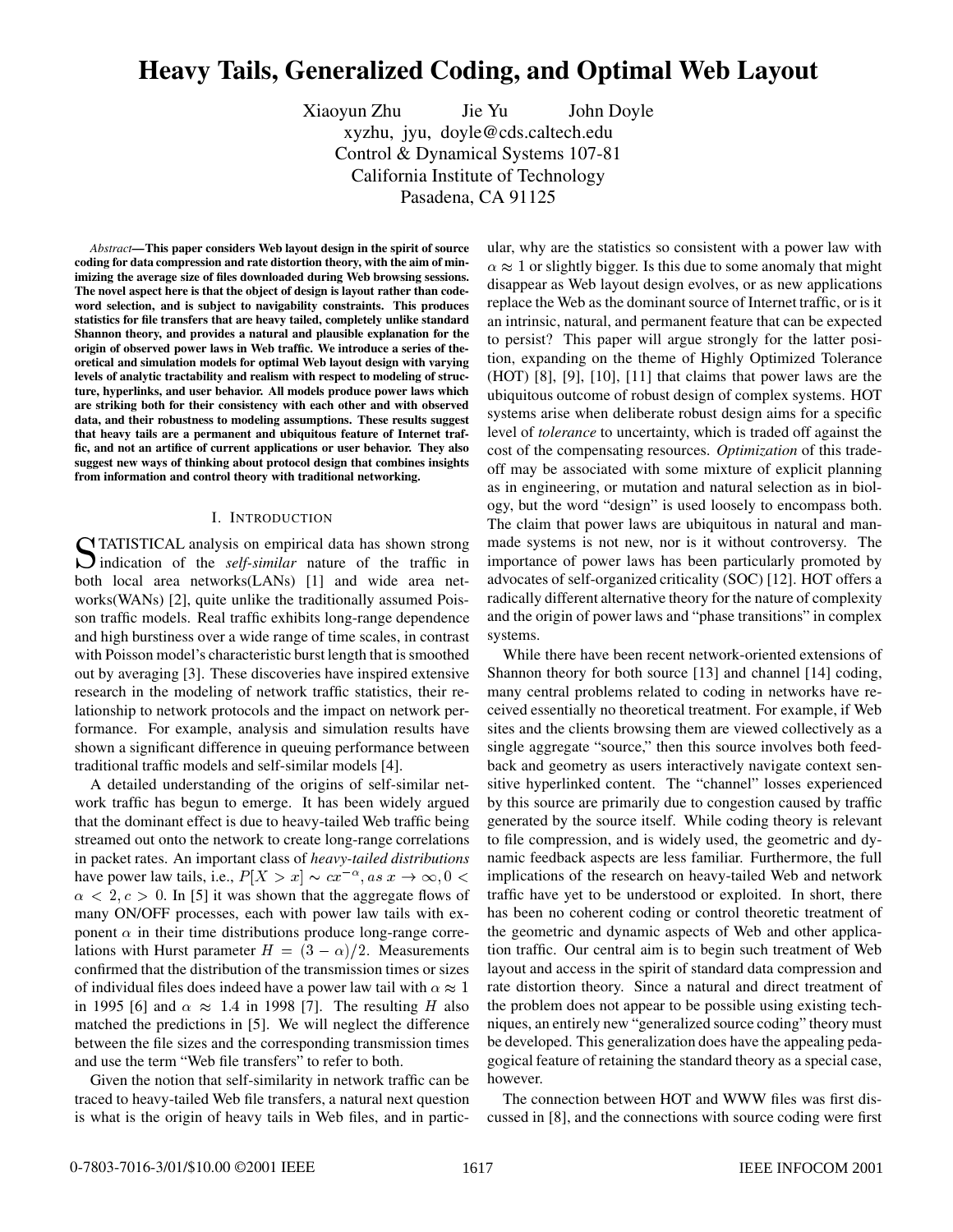made explicit in [10], which also showed that HOT explained forest fire data much better than the standard SOC results. We will quickly review this WWW work, which provides insights into the origin of power law distributions but is highly abstracted in order to obtain analytic solutions. The bulk of this paper then explores how the assumptions in these models can be relaxed in various ways with some loss in the transparency of the solutions, and discusses in more detail how realistic the assumptions are, and how much the results tell us about real Web layout. We will assume the reader is familiar with standard coding and rate distortion theory, but will review certain aspects that are particularly related to our generalization.

### II. SOURCE CODING AND RATE DISTORTION THEORY

The general problem of optimally compressing files is wellknown to be undecidable, and one of the brilliant insights of Shannon theory is to focus instead on a more computationally tractable *stochastic* relaxation. Files to be compressed are replaced by ensembles of source symbols, with probabilities replacing frequencies of occurance in a file. The relaxed problem turns out to be much easier than the former, and its solution can be shown to be provably close to those of the original one. Thus a source message is assumed to be a sequence of independent, identically distributed (IID) random variables, chosen from <sup>N</sup> source symbols, which occur with probabilities  $p_i$ ,  $\sum_i p_i = 1$ . to address Source coding yields a map that assigns each source symbol a codeword  $c_i$  of length  $l_i$  in a D-ary alphabet  $\{0, 1, \ldots, D - 1\},\$ subject to Kraft's inequality constraint  $\sum_i D^{-l_i} \leq 1$ , which is equivalent to instantaneous decodability. Defining a resource  $r_i = D^{-l_i}$  (an unconventional notation that will be useful later), optimal lossless compression minimizes the average coded file length subject to decodability, or

$$
J = \{ \sum p_i l_i \mid l_i = f(r_i), \sum r_i \le R \}. \tag{1}
$$

with  $f(r) = -c \log(r)$ ,  $c = 1/\log (D)$  and  $R = 1$ . The optimal cost  $J_0 = -\sum p_i \log(p_i)$  is the Shannon-Kolmogorov entropy. We will refer to this formulation as the PLR model, for the three elements of probabilities, lengths, and resources.

To connect and contrast Web layout with standard rate distortion techniques, suppose for concreteness that we are interested in a Web site that would be used to browse, search and locate (large) high resolution photographs or other images of interest from a large data base. We'll discuss other types of Web and other application media later. Typically Web sites for such an application will create a variety of pages specifically to help the user navigate the Web site, such as thumbnails of low resolution grouped by topics or features. It is worth reviewing exactly what problem rate distortion theory addresses that is relevant to this problem, as it involves lossy coding. Conventional rate distortion methods can be used to convert a single high resolution image into a sequence of lower resolution images that provide a tradeoff between compressed file size and distortion, and these can be hyperlinked from low to medium to high resolution, so that a user can progressively obtain higher resolution at the expense of larger file downloads. The lowest reproduction accuracy images might be represented as "thumbnails" with images of increasing fidelity having increasingly larger reproduction sizes up to the highest reproduction fidelity at the original image size. There are two reasons to do this. A page of small thumbnails can be rapidly scanned to decide which images to explore further. Secondly, small, low resolution images download quickly, allowing for rapid feedback in the navigation process. These two reasons are related, as they both involve navigability and bandwidth, both from network to screen, and for the user, from screen to decision. If a user can determine that they are not interested in an image from a glance at a thumbnail, both user and network resources have been saved.

Assuming the standard stochastic relaxation, the ratedistortion problem is then one of designing an algorithm or "code" for describing the data in a manner that will achieve the best possible tradeoff between the expected value of the rate (or per-symbol compressed description length) used to describe the data and the expected distortion achieved in the data reconstruction. Critical assumptions are that all expectations are taken with respect to the assumed underlying source distribution, and the distortion measure is assumed to be fixed and known at design time. While existing rate-distortion theory has many unresolved problems, recent advances by Effros et al. have begun the process of bringing together the theory and practice of *multiresolution* coding (e.g. [13]), which yield a single embedded description that can be read at a variety of rates. Even assuming near-optimal multiresolution codes, rate distortion theory fails to address any aspects of the geometry of Web layout, that is, why and where to put cuts and hyperlinks. The rest of this paper will explore new ways to approach this problem, and relate them to standard (lossless) source coding as formulated in Eq. (1).

### III. ONE-DIMENSIONAL WEB LAYOUT MODELS

Users navigate through a Web site by browsing and clicking on, say, images at different resolution until they obtain the ultimate files they want. This is a complicated and highly individual process, and just as in standard source coding, almost any direct formulation of geometry layout will be intractable. Thus we will similarly seek an ensemble approach that captures the essential issues, emphasizing the large files that ultimately dominate the tail of the file transfer distributions. To that end we will assume that what is given is a collection of objects with their sizes and topological connection, and that any rate distortion coding has already been done, and focus particularly on multiresolution coded images. (We will ignore the details of this coding. Obviously, a research question of immediate interest is to do joint geometry and rate distortion coding.) We further assume that each object has some probability of access across an ensemble of users. This would naturally arise as users would tend to view, for example, a much larger number of thumbnails than high resolution images, and there might be non-uniformity in the probability of accessing different images at the same resolution. More generally, we would assume that the Web site *topology* is determined by the logical relationship between its component parts, which for a single progressively coded image file is obvious. What is not given by the content alone is the desired *geometry* of the Web layout, that is, essentially the specific locations of cuts in and hyperlinks between the images.

The assumed performance measure to be minimized through the Web site design is the average size of a downloaded file, exactly as in standard source coding. This is motivated by the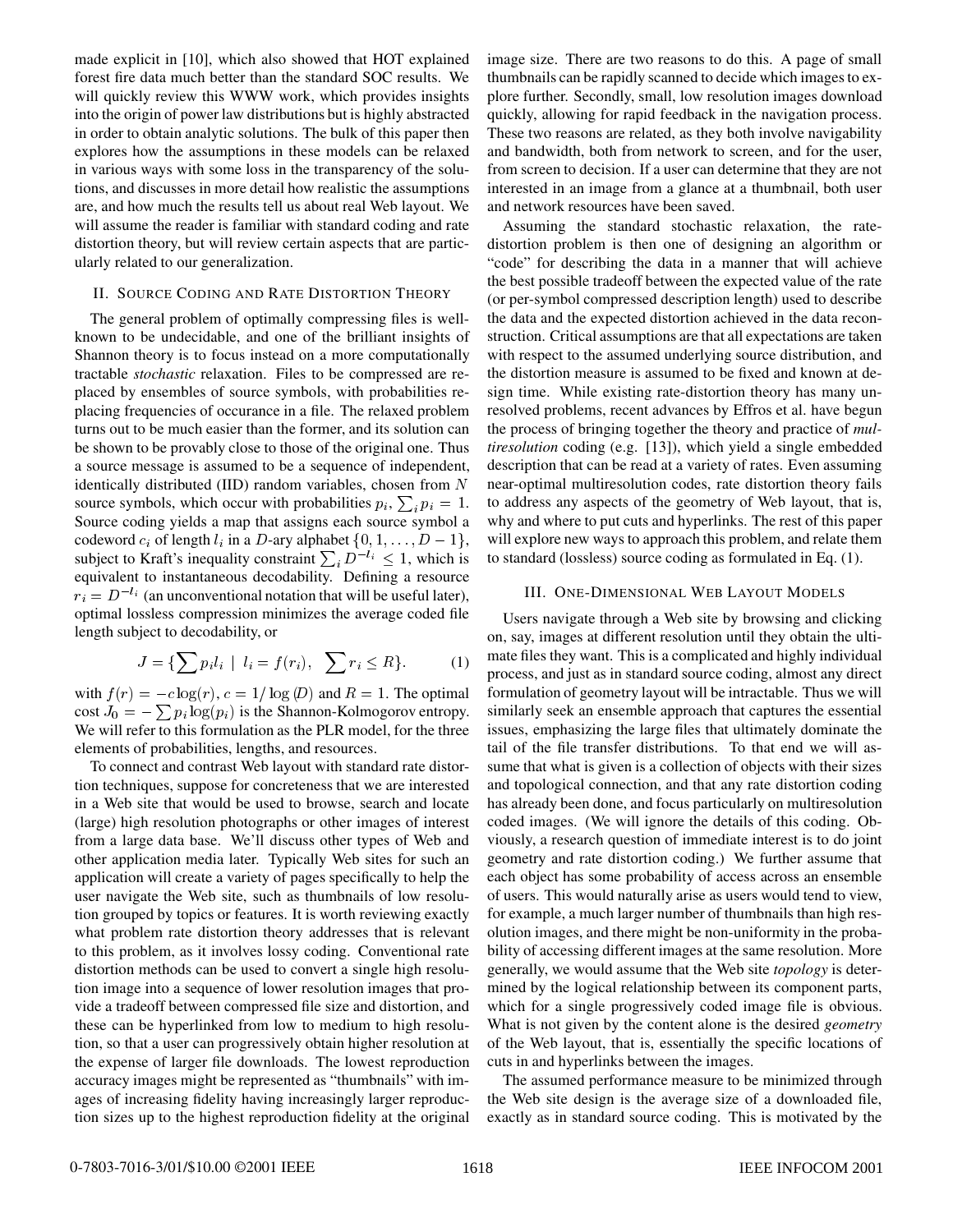limitation on the bandwidth of both the network and the user, and particularly the average latency experienced in browsing through a Web site due to download time and decision time. In particular, it is highly desirable for the frequently accessed files that are primarily navigational to be small and download quickly ("mice"), as the users next action awaits this information, with large files ("elephants") as the endpoint of the search process. The design degrees of freedom then are the cutting of progressively coded images into separate linked files, or generally the grouping of the objects into files. The result of design is the selection of the sizes of files and the locations of hyperlinks between them.

At one extreme, dividing the document into as many small files as possible lowers the cost of an individual download, but sacrifices the ease of manageability and navigability of the Web site. It also causes the Web server to process more requests for the same amount of information. Thus it is very important that the minimization of download time be subject to a constraint not only on the topology, but also on either the total number of files or on the total number, or average depth, or maximum depth of the hyperlinks. For most topologies, these latter constraints will be either exactly or roughly equivalent, and are motivated by the need for the Web site to be easily navigable by the user, with a reasonable number of clicks, and be maintainable by the Webmaster. This constraint is quite different from that of Kraft's inequality in data compression, but plays a similar role in constraining the optimal solution. Thus in our model below, the number of files  $N$  is assumed to be fixed as a constraint from limited resources, like the constraint  $\sum_i r_i \leq R$  in the PLR model.

#### *A. Single Document Web Layout Design*

Focusing on the simplest possible setting of a onedimensional Web layout problem allows for analytical treatment. We begin with the case of building a Web site out of a single document such as a progressively coded image, then discuss the more complex scenario with multiple documents. Taking the stochastic ensemble approach, a real random variable  $X$ with sample space  $[0, L]$  can be used to model user interest in various portions of the document, where  $L$  is the length of the document. The PDF  $p(x)$  indicates the popularity of the information at location x. The specific functional form of  $p(x)$  may vary with each individual document. Here we would make a reasonably generic assumption that the document is organized in such a way that more popular information is placed before less popular information, which means  $p(x)$  is strictly decreasing with  $x$ , as shown in Fig. 1. This would certainly be the case for our assumed coded image.



Now suppose that we divide the document into  $N$  files, with the locations of the cuts being  $c_1, c_2, \ldots, c_{N-1}$ . Denote the size of each file as  $l_i$  and the average popularity of each file as  $p_i$ . Then for any  $i$ , we have

$$
\begin{cases}\n l_i = c_i - c_{i-1}, \\
p_i = \int_{c_{i-1}}^{c_i} p(x) dx,\n\end{cases}
$$
\n(2)

where  $c_0 = 0$ ,  $c_N = L$ . This division is illustrated in Fig. 2. Note that  $\sum_{i=1}^{N} l_i = L$ , and  $\sum_{i=1}^{N} p_i = 1$ . i=1

i=1



Fig. 2. Dividing the document.

A one-dimensional Web site can be made by sequentially linking the above  $N$  files, so that each file corresponds to a Web page, as shown in Fig. 3. The design problem is to minimize the average size of files downloaded from Web site by optimally dividing the original document. To take into account the navigation behavior of users, we also assume that any user who visits the Web site has to start from the first page, and go through pages in ascending order. This means a user interested in page #*i* must access pages #1 through #*i*.

If  $p_i^t$  denotes the hit rate of file  $\#i$  among all file transfers, then  $p_i^t = \sum_{j=i}^{N} p_i$ , because file #*i* is transferred whenever a user is interested in file  $\# j$  with  $j \geq i$ . Note that  $p_i^t$  are not probabilities since  $\sum_{i=1}^{N} p_i^t \neq 1$ . However, we can say that for each file transfer, the download time is  $l_i$  with frequency  $p_i^t$ . Hence, minimizing the average downloaded file size means minimizing the cost function  $J = \sum_{i=1}^{N} p_i^t l_i$  with respect to the locations of cuts  $c_1$ ,  $\ldots$ ,  $c_{N-1}$ . To derive the optimality condition, let  $\frac{\partial J}{\partial c_i} = 0, i = 1, \ldots, N-1$ . Then the following recursion relations hold:

$$
p(c_i)l_{i+1} = p_i, \qquad i = 1, \dots, N-1.
$$
 (3)

Since  $p(x)$  is a strictly decreasing function, it is easy to verify that  $l_i < l_{i+1}$  based on (2). This means the optimal file sizes will strictly increase with the index, but the exact values of the optimal  $l_i$  can only be solved numerically for general  $p(x)$ . If we suppose that users navigate through the document with a memoryless process, i.e.,  $P[X > x_0 + x | X > x_0] = P[X > x]$ , then the exponential function is the only continuous PDF that meets this criterion. So assume that  $p(x) = ke^{-\lambda x}$ , where  $0 \le x \le L$ ,



Fig. 3. A one-dimensional Web site.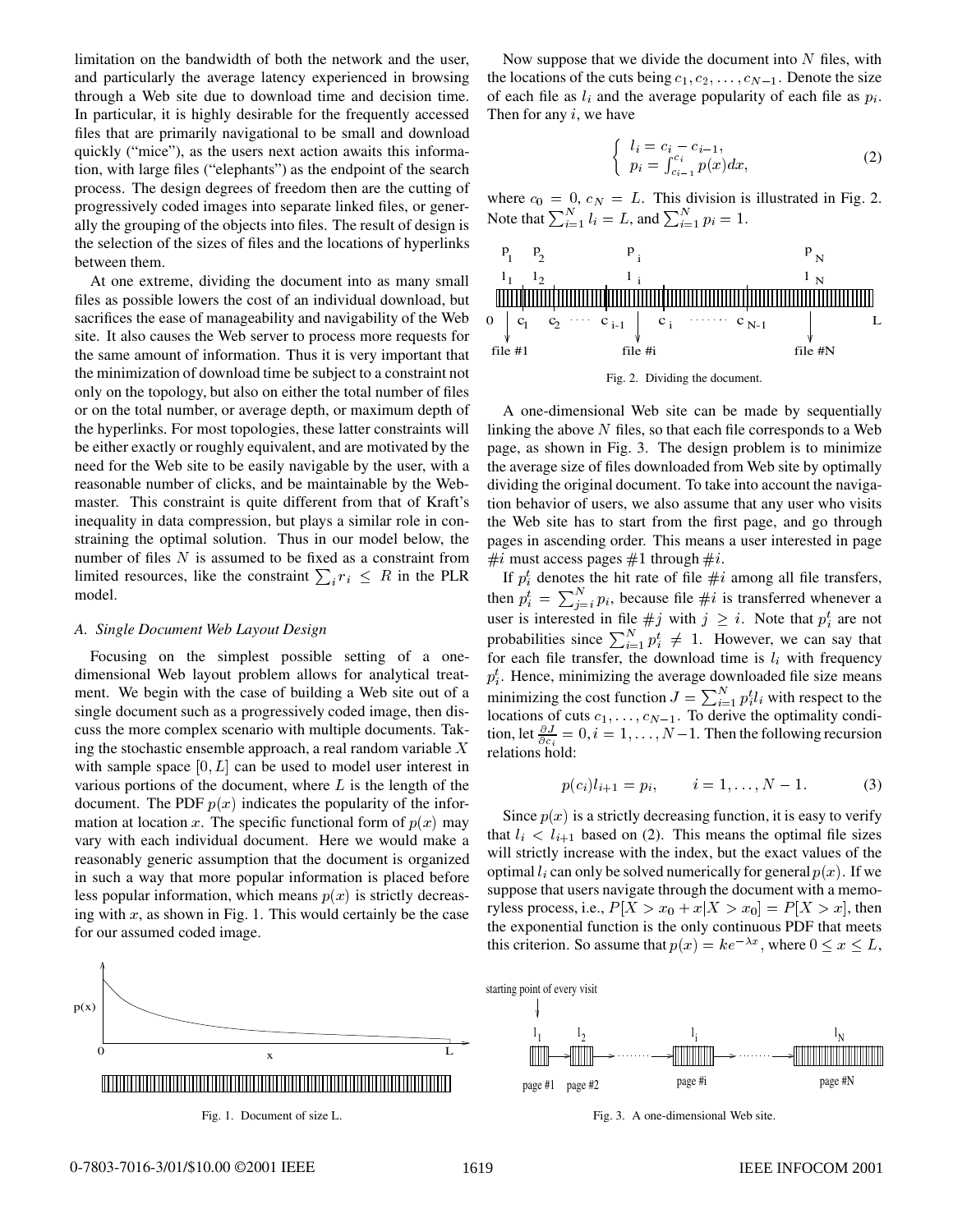

Fig. 4.  $P_i^t$  vs.  $l_i$  for Web file transfers.  $(p(x))$  is exponential.)

and  $k = \frac{\lambda}{1 - e^{-\lambda L}}$ . Let L be big enough so that  $e^{-\lambda L} \ll 1$ , sistent with and  $k = \lambda$ . By substituting  $p(x)$  into (3), we get the recursion equations for the optimal file lengths:

$$
l_{i+1} = \frac{e^{\lambda l_i} - 1}{\lambda}, \qquad i = 1, \dots, N - 1.
$$
 (4)

The above relation indicates that the size of each file is exponentially larger than the one preceding it, which creates much faster than exponential growth in file size. Thus the last file in the sequence will be significantly larger not only than the first file, but also than the file immediately preceding it. The above equations can be solved numerically with the constraint  $\sum_{i=1}^{N} l_i = L$ . With the optimal solutions for  $l_i$ , we can compute  $c_i = \sum_{j=1}^i l_j$ , and furthermore,  $p_i^t = \int_{c_{i-1}}^L p(x) dx =$  tiple web si  $e^{-\lambda c_{i-1}} - e^{-\lambda L}$ . Now normalize  $p_i^t$  such that  $\sum_{i=1}^N p_i^t = 1$ . and can If we consider the size of the transferred file as a random variable l, then the sample space is  $\{l_1, l_2, \ldots, l_N\}$ , and  $p_i^t$  is the probability mass function (PMF) of <sup>l</sup> over each sample. The cumulative probability  $P_i^t = P[l \ge l_i]$  vs. the size  $l_i$  is shown in Fig. 4, with  $L = 10^4$ ,  $N = 20$  and  $\lambda = 0.1$ .

The cumulative distribution of transferred file sizes displays an asymptotic behavior that is consistent with a heavy-tailed distribution. The slope of the curve in a log-log scale increases as the file size  $l_i$  grows bigger, and approaches  $-1$  asymptotically as  $l_i$  becomes sufficiently large. This characteristic of the distribution is quite robust with respect to different parameter values N and  $\lambda$  as long as L is large enough. To prove this asymptotic behavior analytically, we need to consider the limit case where  $L = \infty$ . Then the probability of transferring file  $\#i$  becomes  $p_i^t = e^{-\lambda c_{i-1}}.$  It follows that as  $l_i \rightarrow \infty,$ 

$$
\frac{\log p_{i+1}^t - \log p_i^t}{\log l_{i+1} - \log l_i} = \frac{\log e^{-\lambda c_i} - \log e^{-\lambda c_{i-1}}}{\log \frac{e^{\lambda l_i} - 1}{\lambda} - \log l_i}
$$

$$
= \frac{-\lambda l_i}{\log (e^{\lambda l_i} - 1) - \log \lambda l_i} \sim \frac{-\lambda l_i}{\lambda l_i - \log \lambda l_i} \sim -1,
$$

where  $f(x) \sim g(x)$  denotes  $\lim_{x \to \infty} \frac{f(x)}{g(x)} = 1$ . T  $\frac{f(x)}{g(x)} = 1$ . The above argument shows that the slope of  $p_i^t$  vs.  $l_i$  on a log-log plot approaches  $-1$  as  $l_i$  approaches infinity, which means  $p_i^t \sim$  $cl_i^{-1}, c > 0$ . So the probability of transferred file sizes has a heavy tail with exponent  $\alpha = 1$ . Even for medium sized  $l_i$ , the

slope  $\frac{-\lambda l_i}{\lambda l_i - \log \lambda l_i}$  is fairly close to  $-1$ . And because  $l_i \ll l_{i+1}$ ,  $p_i^t \gg p_{i+1}^t$ , the cumulative distribution  $P_i^t$  vs.  $l_i$  has exactly the same asymptotic behavior, which is verified by the numerical result demonstrated in Fig. 4.

To test robustness of the results to the assumed  $p(x)$ , we also considered one sided  $(x > 0)$  versions of both Gaussians and Cauchy distributions  $(p(x) = \frac{\lambda/\pi}{1 + (\lambda x)^2})$ . These two were chosen because they have very different types of tails, but are  $\alpha$ stable distributions. The Gaussian distribution has  $\alpha = 2$  implying a finite variance, while the Cauchy distribution ( $\alpha = 1$ ) is heavy tailed with infinite mean and variance. With these distributions, a simple recursion relation between  $l_i$  as the one in (4) is not available. However, similar asymptotic results, with similar proofs, on the tail of the probability of file transfers can be shown, and both asymptotics and numerical results are consistent with the exponential case. Thus power laws with  $\alpha \approx 1$ are the robust outcome of this particular optimal design, independent of the assumed  $p(x)$ .

### *B. Aggregate Traffic from Multiple Web sites*

The data with observed power laws ([6], [7]) uses aggregate web traffic involving a mixture of a large ( $>10<sup>5</sup>$ ) number of files from different sites. The cumulative distribution plot of this data has a long tail with a similar slope to a line interpolating the final two points in Fig. 4, but the data would by comparison appear to have an almost continuous looking distribution, rather than such widely separated points. For a more direct comparison with the data, a modest extension to the single document case can be used to create a simple model of the distribution of a mixture of multiple web sites. This still allows for a largely analytic treatment, and can even produce a *continuous* distribution with power law tails that can be compared more directly with the data. Focusing again on images, suppose we consider the traffic from a large number of Web sites, where each has a homepage with thumbnails linked to a sequence of higher resolution images obtained from a progressive multiresolution coding. Neglecting the small homepages, which don't effect tail statistics, the result is a parallel sequence of chains, one for each image. Thus in this model there is no distinction between images on the same or different web site.

We'll assume that user interest within a coded image file, conditioned on selection of its thumbnail, is i.i.d. with an exponential distribution  $p(x) = k_0 e^{-\lambda_0 x}$ , as above. The recursion relation (4) can be used, so that each individual image file has a tail cut according to (4). What are the possible overall access distributions that are consistent with this assumption on the individual image documents? We could assume some distribution on the total sizes  $L$  and numerically compute the distribution of the resulting file sizes. However, if we simply assume we are given the distribution of the size and probability of access of the smallest file  $(l_1$  above) in each chain, then we can very easily compute the distribution of all the file accesses in the Web site. Furthermore, if we make the abstraction that the  $l_1$  are continuously distributed, we can compute a continuous distribution for the aggregate file transfer statistics.

 $\sim$  For simplicity, assume that the documents are equally likely to be accessed, and that the distribution of  $l_1$  is continuous with an exponential function on an interval  $I_1$  with parameter  $\lambda_1$  (its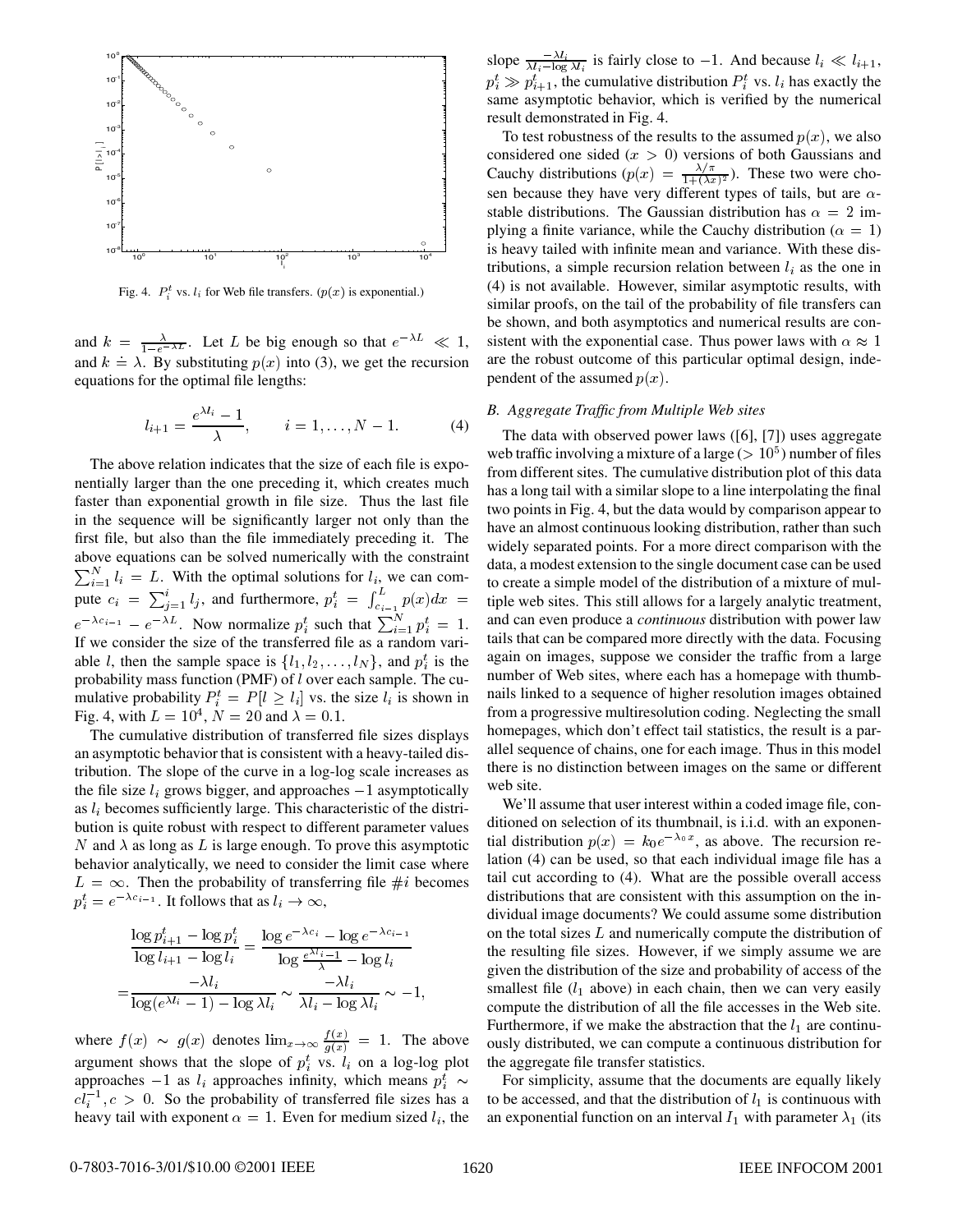PDF  $f_1(l_1) = k_1 e^{-\lambda_1 l_1}$ ,  $l_1 \in I_1$ ). This is an abuse of notation, with  $\lambda_1$  determining the distribution of the individual  $l_1$  (no longer a design variable, but now a given) while  $\lambda_0$  determines the distribution of relative user interest in each document. We are further abusing notation and suppressing any explicit dependence on the different image documents. Let  $h(x) = \frac{e^{x}e^{x}-1}{\lambda e}$ . Then  $l_i = h(l_{i-1}) = h^{i-1}(l_1)$ , for all  $i > 1$ , where  $h^m(\cdot)$  denotes the  $m_{th}$  composite function of  $h(\cdot)$ . The inverse function of  $h(x)$  is  $g(x) = \frac{\log(\lambda_0 x + 1)}{\lambda_0}$ , so  $l_1 = g(l_2) = g^{i-1}(l_i)$ . Then the PDF of  $l_i(i>1)$  is

$$
f_i(l_i) = f_1(l_1) \frac{\partial l_1}{\partial l_i} = f_1(g^{i-1}(l_i)) \frac{\partial g^{i-1}(l_i)}{\partial l_i},\tag{5}
$$

which is a complicated but computable function of  $l_i$ . The sizes of file transfers from the Web site can be viewed as a new random variable  $l_m$ , whose distribution is a mixture of all the distributions  $f_i(l_i)$ . And the mixing probability  $p_i^t$  is also a function iof the particular value of  $l_i$ , which can be calculated as described in the previous subsection. Based on the theory of mixture probability, the cumulative distribution  $P_m(x) = P | l_m > x |$  is given by

$$
P_m(x) = \sum_{i=1}^{N} \int_x^{\infty} p_i^t(l_i) f_i(l_i) dl_i.
$$
 (6)

The above distribution is computed numerically for  $N = 10$ ,  $\lambda_0 = 0.25$ , and  $\lambda_1 = 1$  and the resulting  $P_m$  vs.  $l_m$  is displayed in Fig. 5 (dashed line). The upper tail of the distribution is well approximated by a power law with exponent  $\approx 1.1$ . To illustrate the cause of this heavy tail, the cumulative distributions of  $l_i$ conditioned on transferring file  $\#i$  in the chain are also shown (solid lines). The plot is cut off at  $x = 10^{10}$  to show the details of how the solid curves add up to give the dashed curve. Note that the continuous power law tail is created by the mixture of large files from different images, rather than from different files from the same image, as was the case in the discrete distribution in Fig. 4. The shape of the distribution is quite insensitive to the choice of N and  $\lambda_1$  (and even the use of other distributions). As  $\lambda_0$  increases the exponent of the power law tail approaches 1. This is an even more convincing correspondence between model and data than in Fig. 4, and it is encouraging that the model produces approximately the same  $\alpha \approx 1$  as is seen in the data, and does so very robustly with respect to modeling assumptions.

## *C. Relevance to Web layout*

What is particularly striking about this optimization formulation of Web layout is that it results not only in heavy tail access statistics, but robustly produces power laws with exponents  $\alpha \approx 1$  close to what is observed in data. This is strongly preserved independent of the specific choice of the initial distribution of user interest  $p(x)$  and when different Web sites are mixed into aggregate traffic. While we have for illustrative purposes focused on images, this framework should apply to other media and mixtures of media as well, although the analytic models may be more or less easily connected directly to the practical layout problem. Users navigating large text documents will typically browse a far larger number of reduced descriptions, such as titles and abstracts, than they will full documents. Video clips



Fig. 5. Cumulative distribution of  $l_m$ .

will have excerpts and still images, plus text descriptions for use in navigating to the ultimately desired large file downloads, and so on. Because the above models of both Web site structure and user behavior is highly simplified, we will also want to explore a variety of alternative models in this paper.

Note that this process of multimedia design has little to do with the Web per se, but should arise in almost any organization of information for human consumption that involves large objects. Thus, for example, it has been widely observed that libraries and file systems also have power law distributions of document and file sizes. Any process of accessing a large number of large papers, images, movies, books, or other media, necessarily requires a navigational process using reduced descriptions such as thumbnails, abstracts, reviews, excerpts, introductions, tables of contents, etc. Our analysis is relevant, provided the layout of such combinations of documents and navigational items can be described as the splitting or grouping of objects to minimize average file size, subject to a constraint such as limits on the clicks to reach large end destination files, or on the total number of files. It would be efficient for even a single text, video or audio stream to be cut into progressively downloaded pieces, if there was a reasonable chance that the user would stop after some intermediate point. The above analysis suggests that such cutting would naturally produce power laws with  $\alpha \approx 1$ , quite independent of the probabilities of the users stopping at any point in the file. A deeper insight, suggested by but not resolved by the analysis, is that the choice of media to create a successively more refined description would also lead to  $\alpha \approx 1$ , with text, images, audio, and video structured in a layered manner. Typically, one would expect text, audio, images, and finally video, to contribute at low to high file sizes, respectively, and this is apparent to some extent in the Web traffic data.

What is particularly new and different about the Web as a new media, however, is the existence of high quality data on access statistics, and the possibility to create a coherent theory. Of course, existing Web sites were not designed with this theory in mind, and individual Web sites are not likely and do not appear to have optimal layouts. Note, however, that the traffic statistics are for aggregate flows, and are thus mixtures of the statistics of different users accessing different Web sites, similar to the simplified mixture distribution considered above. For the aggregate flows to *appear* optimal, all that is required is that the variations across Web sites between optimal and actual be uncorrelated.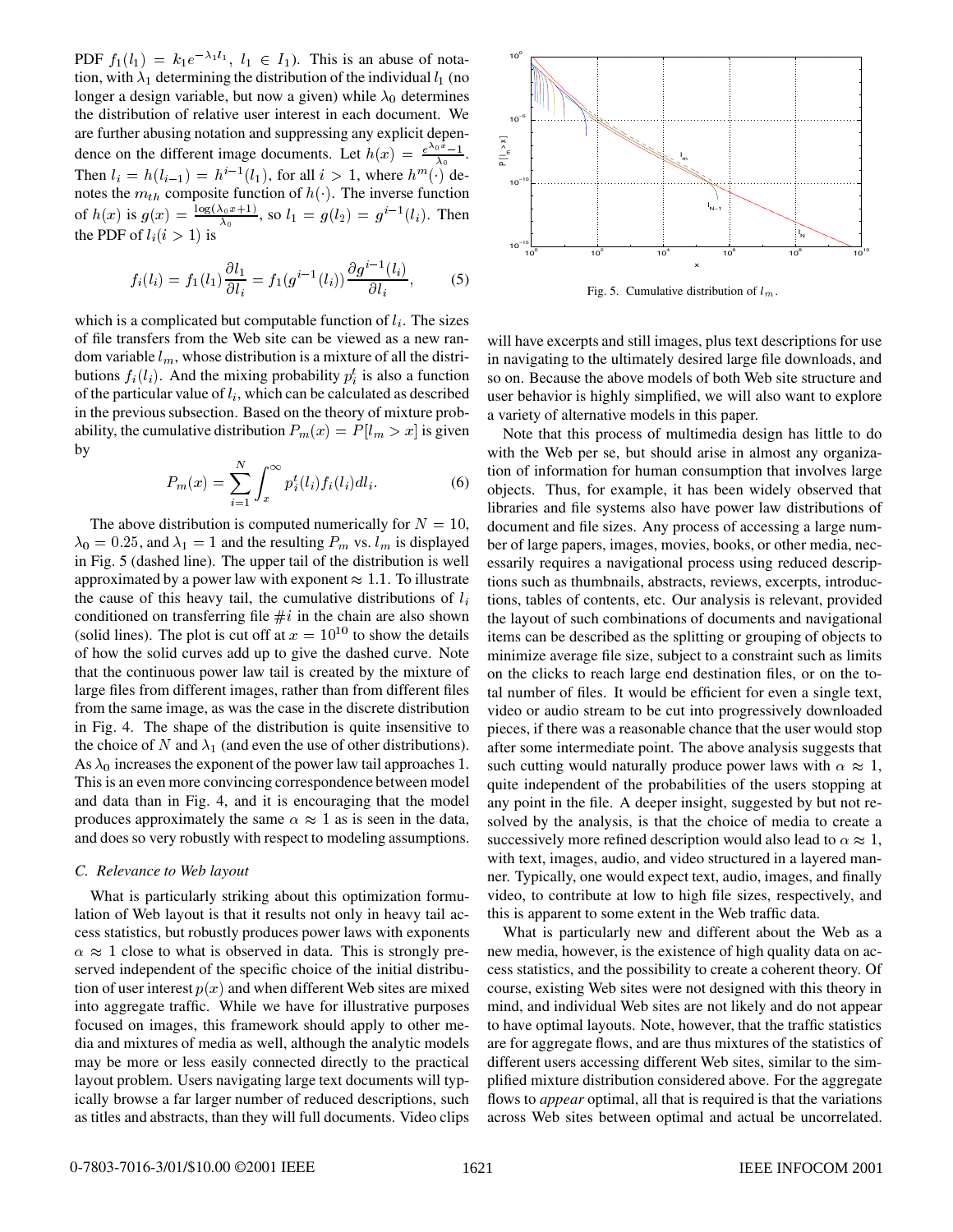That is, traffic from individual Web sites need not have statistics consistent with our optimal layout theory, and they in fact do not appear to do so. They merely need to vary from optimal in such a way that these deviations average out when aggregate statistics are taken. Furthermore, Web sites that deviate substantially from this prescription would likely be so cumbersome and awkward to navigate that they either would be redesigned, or avoided, reducing their presence in the aggregate statistics. While there is no reason to expect individual optimality, there is equally no reason to expect systematic bias away from it, unless there is some very fundamental feature of Web layout not captured by our admittedly highly idealized abstraction.

One important insight to be gained from this research direction, even in its currently nascent state, is that the heavy tailed distributions characteristics of Web traffic (if not the detailed power laws) are likely to be an invariant of much of the future network traffic, regardless of the application. We expect that the current split of most traffic into elephants and mice will persist. (Note that the data from [2] was taken *before* the WWW was popular.) Most human-oriented communication processes that involve both active navigation and ultimately the transfer of large objects can naturally be "coded" this way. Even realtime, immersive virtual reality games or command and control systems and simulators are such that much of their traffic naturally codes into a combination of elephants containing configuration information and models together with mice that update the models in real time. Similarly, sensor and real-time control applications also naturally code into time-critical mice with measurement updates and actuator commands, against a background of elephants which update models of the dynamical environment and network characteristics. Of course, a coherent theory to make rigorous these informal observations is not yet available, and the HOT Web layout results are merely suggestive and encouraging. Nevertheless, we believe we have identified a theoretical basis for an important and empirically observed "invariant" of network traffic that must be taken seriously and treated systematically.

### *D. Generalized Source Coding*

This subsection begins a deeper exploration of the origin of the specific  $\alpha \approx 1$  in the power laws in the simplified models and in the data, and how they might change if alternative assumptions are made, or Web or other applications evolve. Some insight is gained from the approach in [10], which directly generalizes the source coding problem as formulated in (1) by using the loss function  $l_i = f_\beta(r_i) = c(r_i^{-\beta} - 1)/\beta, \beta > 0$ . Note that that the standard case is recovered as  $f(r) = -c \log(r)$  in the limit as  $\beta \to 0$ . When  $f(r_i)$  has the more general form, the optimal solution to (1) is easily obtained analytically and leads to power law distributions with  $\alpha \approx 1/\beta$ . Here  $\beta$  can be interpreted an underlying "dimension." Space limitations preclude a review of these results, but very briefly, the size of an object is associated with a  $\beta$ -dimensional volume,  $\xi^{\beta}$ , where  $\xi$  is a characteristic length scale of the object. The object size is limited by the resources, which can be thought of as  $(\beta - 1)$ -dimensional cuts.

The Web layout considered above divides a one dimensional document into a chain of linked files corresponds to  $\beta = 1$ , and standard data compression corresponds to  $\beta = 0$ , the only PLR case not producing power laws. Other design problems (such as firebreaks in forests, protective control in a power grid, rerouting flows in transport networks, etc) might correspond to other values of  $\beta$ . A comparison between the prediction from this PLR model with  $\beta = 1$  and the 1995 data was also shown in [10] and the agreement is excellent. The 1998 data has  $\alpha \approx 1.4$ , which corresponds to  $\beta \approx .7$ . It was shown in [10] that  $\beta < 1$ corresponds to a greater use of hyperlinks. This would be consistent with the change in the measured data from 1995 to 1998, which presumably corresponded to an increasing use of more sophisticated media and hyperlinks. Thus we could summarize our results so far as confirming the explanation in [10] that the Web traffic  $\alpha \approx 1$  is due fundamentally to the fact that Web layout primarily involves cutting logically one dimensional objects (images, text, voice, video) into pieces for individual download. The one dimensional objects will typically not be some original image, text, video, or audio, but are the result of either some progressive multiresolution coding or the deliberate creation of reduced descriptions for navigational purposes. The role of additional hyperlinks between objects will be the focus of the remainder of the paper.

# IV. SIMULATIONS OF GRAPH-BASED WEB LAYOUT MODELS

While the simple PLR model [10] yields surprisingly rich insights, the assumption that only the file size  $l_i$  depends on the resource  $r_i$ , while the probability of each file  $p_i$  remains fixed allows for an analytical solution but is a severe restriction, violated in Web layout design. It is easy to state the generalization of  $(1)$  to

$$
J = \{ \sum p_i l_i | l_i = f(r_i), p_i = g(r_i), \sum r_i \le R \}
$$
 (7)

but this fairly broad setting typically leads to a combinatoric optimization problem, which makes it extremely hard to solve analytically. Special cases may still allow analytic results, and the one-dimensional Web layout models introduced above is an example of this specialization. More complicated and realistic models of Web site design can be built on top of this, but there are no guarantees of finding the global optimum. Nevertheless, simulations of the optimization procedure using heuristic algorithms on graph-based Web layout models can be done and lead to results that are more realistic, yet still consistent with the simpler models.

In the next few subsections a series of graph models with increasing complexity and level of details will be described, including chains, trees, incrementally generated random graphs, and finally, a more sophisticated model with geometries in individual Web pages. While the tree and geometry models clearly involve more realistic structures, the random graph is introduced largely to explore the effect of other topologies, and further explore the robustness of this whole modeling approach. Once again, the results are entirely consistent with the simpler models above.

#### *A. Web Sites with Chain Structure*

To connect with the analytical results from the previous section, we start with the simplest possible graph, a chain-like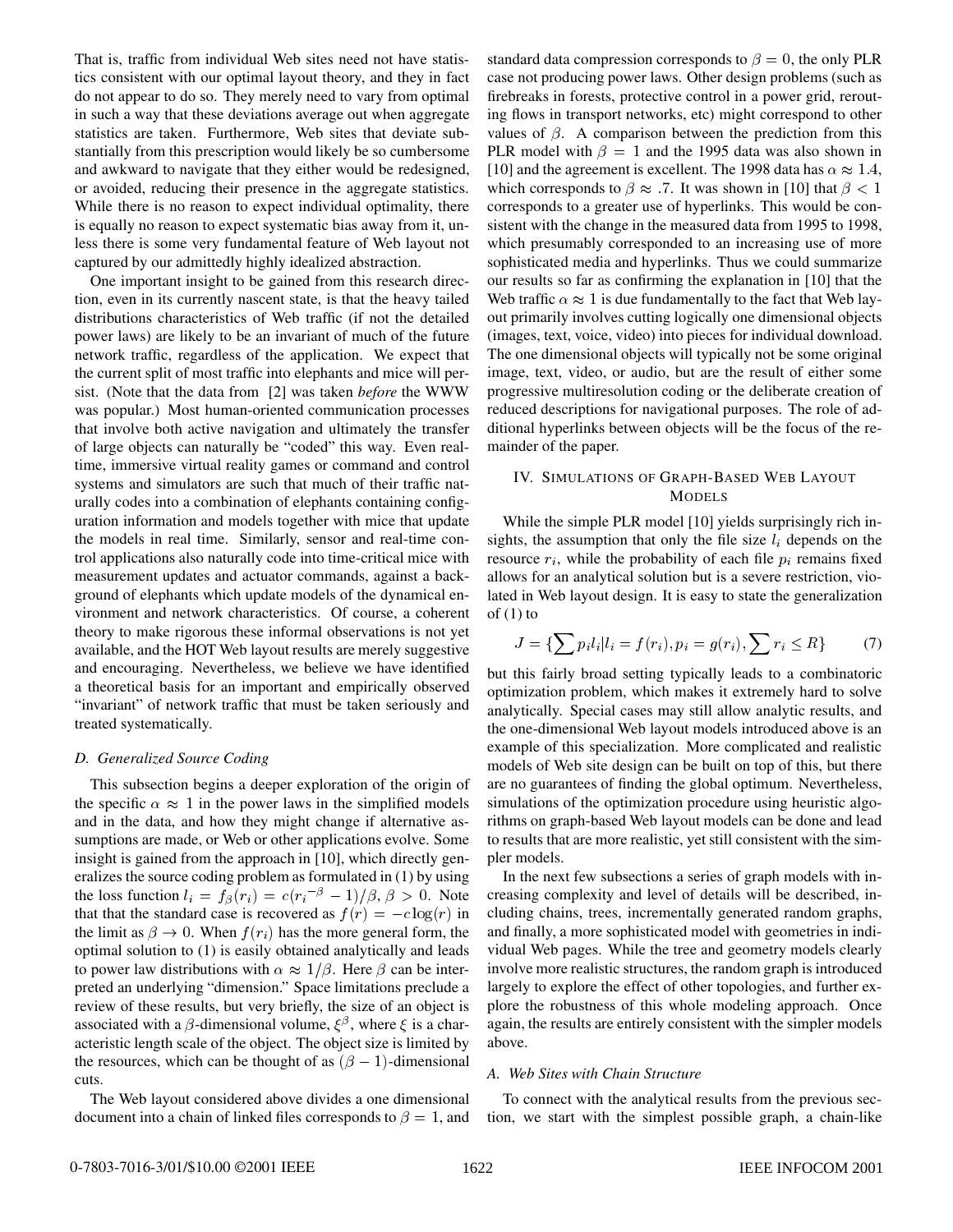structure, where all the Web pages are sequentially connected by unidirectional links, as shown in Fig. 3. Let  $V_i$  represent each Web page and  $E_{ij}$  represent the hyperlink pointing from page  $V_i$  to page  $V_j$ . Assume that each  $V_i$  contains a single file with length  $l_i$ , which is a simplification from real Web pages since all the embedded objects (e.g., images) are considered as part of that file. We further assume that every user enters the Web site from the front page,  $V_1$ , and at each page  $V_i$  has the choice of either following the hyperlink  $E_{i,i+1}$  to browse the next page  $V_{i+1}$  with probability  $p_{i,i+1}$  or exiting the Web site with probability  $1 - p_{i,i+1}$ . We will make the assumption that the exit probability  $p_e$  is fixed throughout, so that  $p_{i,i+1} = 1 - p_e, \forall i$ and for all time. We make no distinction between a user returning to the homepage and restarting the search versus a new user starting at the homepage.

This navigation process can be modeled as a discrete-time Markov chain, where all the Web pages in the chain are considered as possible states for the random process, and the probability of going from  $V_i$  to  $V_j$  defines the transition probability  $p_{ij}$ . If there is no link connecting  $V_i$  and  $V_j$ , then  $p_{ij} = 0$ . It is easy to verify that this Markov chain is irreducible, aperiodic, and positive recurrent, therefore it is ergodic. For an ergodic Markov chain, each state  $V_i$  has a stationary probability  $p_i$ , which, in this model, corresponds to the the probability of page  $V_i$  being accessed, or downloaded. So minimizing the average download time is equivalent to minimizing the cost function  $J = \sum_i p_i l_i$ , tural chara as in the model (7). Let  $M = [p_{ij}]$  be the transition probability matrix. Then  $p_i$  can be computed by solving equation  $p = M'p$ , where  $p = [p_1, \ldots, p_N]^T$  (column vector). For real Web sites,  $p_i$  could be directly calculated from log data with sufficiently large sample size. More advanced technology even allows the server to trace every link that a user follows, which provides information on the transition probabilities  $p_{ij}$ , or, the matrix M, from which  $p_i$  can be obtained.

Once the  $p_i$  have been computed, a simple heuristic is used to reduce the average file transfer  $J$ . The basic idea is to split high-hit files and merge unpopular ones. In particular, if a file is popular and large at the same time, split it into two smaller files. Repeatedly doing this will certainly lower  $J$ , but result in a Web site containing too many files to manage and to navigate through. Therefore, as a coarse approximation of the tradeoff between the cost and the manageability and navigability concerns, an upper limit is posed on the total number of files, as in the one-dimensional Web layout model. Alternatively, constraints could be put on the depth of the tree, the total number of hyperlinks, the outdegree, or any combination. For simplicity, we'll focus on constraining the number of files. To satisfy this, every time one file gets split up, two subsequent files that are rarely visited are chosen to be merged into a larger file. The splitting-merging procedure is repeated until the improvement of <sup>J</sup> is within a certain tolerance level or the number of iterations reaches a preset maximum.

That splitting popular files and merging unpopular would lead to heavy tails is not at all surprising. The question is how robust any resulting power laws are to variations in the process. For example, the criterion for choosing the page to split or the pages to merge can be different; while splitting, the location of the cut can either be in the middle, or picked at random; the parameters N and  $p_e$  can be chosen randomly in a certain range. We also need to initialize file sizes  $l_i$  to start the simulation, and three cases very far from power laws have been tested: the exponential distribution, the uniform distribution in  $[l_{min}, l_{max}]$ , and the degenerate case where  $l_i = L$ , for all i. Simulations on a number of chain models have shown that the simple optimization scheme works fairly well in continuously lowering the cost  $J$ . The improvement is quite dramatic at the beginning, then it slows down and finally reaches some steady state after some number of iterations. Let  $L<sup>t</sup>$  be the random variable representing the sizes of transferred files. For every data set  $(l_i, p_i)$ , calculate the cumulative probability  $P_i^t = \sum_{j \leq i} p_j$ , with sizes of individual files ordered as  $l_i \geq l_{i+1}$ , i.e.  $P_i^t = P[L^t \geq l_i]$ . The resulting  $P_i^t$  from the optimized Web site always displays a power law decay with an exponent  $\alpha \approx 1$ . This result is consistent in all the simulations, and thus the one-dimensional chain robustly yields  $\alpha \approx 1$ , confirming our earlier results.

### *B. Web Sites with Tree Structure*

A slightly more complex and realistic model for Web site layout than the chain is the rooted-tree, a simplification of the implicit hierarchical structure of many current Web sites. The first step of the simulation is to create the initial topology of the tree that reflects the intrinsic connectivity of the content. Two parameters are used to provide simple control over the key structural characteristics of a tree-like Web site:  $N_{node}$ , the number of nodes in the tree, and  $M_{out}$ , the maximum out-degree for all the nodes. Note that  $M_{out}$  and  $N_{node}$  together determine the minimum depth and the maximum degree of connectivity of the initial tree. The second step is to specify the Markov chain by assigning the initial transition probabilities  $p_{ij}$ . For each node  $V_i$ ,  $(i>1)$ , let the exit probability be  $p_{i1} = p_e$ . The remaining probability  $1 - p_e$  is evenly distributed among all the outgoing links  $E_{ij}$  ( $j>1, p_{ij} > 0$ ).

The splitting-merging algorithm for the tree-like Web sites is necessarily more involved than the one for the chains. In particular, the hyperlinks to and from the new Web pages need to be updated accordingly so that the tree structure is preserved throughout the optimization. Again small variations can be added to the basic algorithm in each simulation. Consistently, the cumulative distribution of file transfers from the optimized Web site follows a power law tail that varies from  $\alpha \approx 1$  to  $\alpha \approx 1.5$  depending on  $M_{out}$ . Larger  $M_{out}$  produces larger  $\alpha$ , with the chain case and  $\alpha \approx 1$  recovered in the case when  $M_{out} = 1$ . In general a tree with small  $M_{out}$  spreads out less and goes down more deeply, which is closer to the chain case with  $\alpha \approx 1$ . Thus larger  $\alpha$ would be consistent with more use of nontrivial hyperlinks and tree structures, as opposed to pure linear chains.

### *C. Web Sites as Random Graphs*

Both chains and trees can be viewed as special cases of more general graphs, and a random graph model is presented in this subsection, which will be referred to simply as the "graph model". Many aspects of the graph model are quite similar to those described in the chain and tree models, thus will not be repeated here. We will focus on the aspects that are unique to the random graph case. A random graph is not necessarily more realistic than a tree, but it serves to explore the impact of greater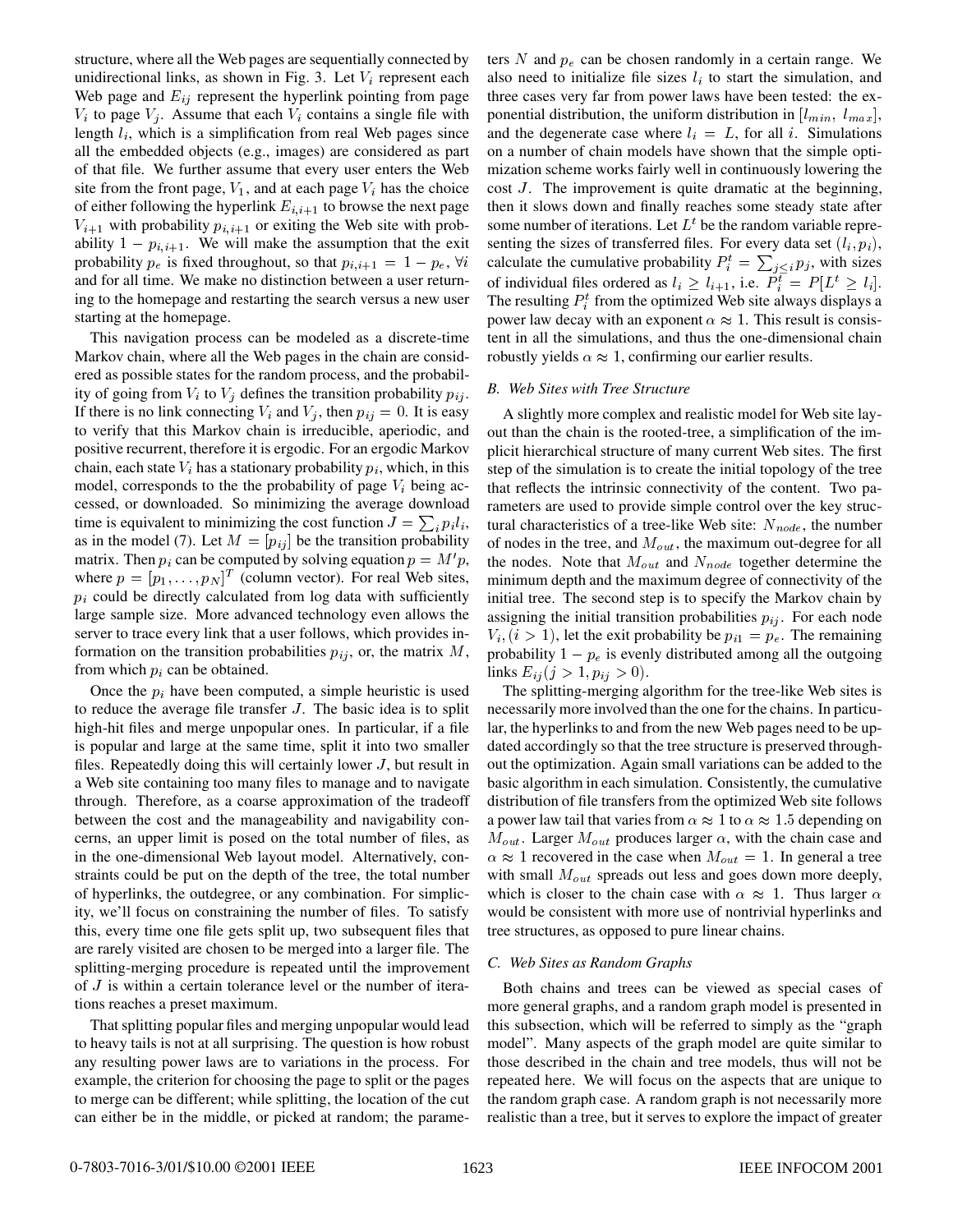

Fig. 6.  $P_i^t$  vs.  $l_i$  for Web file transfers before optimization and after 350 iterations,  $N_{node} = 1000, N_{link} = 2$ .

connectivity on the optimal distribution of file sizes and transfers.

Similar to the tree model, the graph model contains two structural parameters:  $N_{node}$  determines the scale of the Web site under study, and  $N_{link}$ , the number of incoming links at each page, governs the initial degree of connectivity between the Web pages. The graph model is built in an incremental way to crudely mimic the generation of real Web sites, where people initially put up some Web pages with hyperlinks in between, then gradually add more pages and connect them with the existing pages, and keep growing the Web site in an iterative fashion. Each node  $V_i$  has coordinates  $(x_i, y_i)$ , generated uniformly in a  $10 \times 10$ square in  $\mathbb{R}^2$ . The relevance of information between pages  $V_i$  particle and  $V_i$  is represented by their distance in the Euclidean space, the same idea used in [15]. The randomness in the locations of the nodes and consequently the connections between them are used to provide the degree of freedom in the topology. The resulting graphs typically have most nodes linked to nearby neighbors, with occasionally rather long links connecting nodes that are distant from each other.

The simulation result on a graph model with  $N_{node} = 1000$ and  $N_{link} = 2$  consistently produces tails with  $\alpha \approx 2.3$ , as seen in Fig. 6, which shows the cumulative distribution of file transfers  $P_i^t$  vs.  $l_i$  before and after the optimization. Although  $\alpha > 2$  ity, while is not heavy-tailed, it does have an upper tail that is much heavier than the distribution before the optimization, which drops off exponentially at large file sizes. In fact, the optimization process pushes the whole distribution curve down at small and medium file sizes to reduce the average download time. As a tradeoff, the optimized Web site would produce more large file transfers than the original Web site.

The distribution of the sizes of *unique* files on the Web site, as opposed to the traffic from the Web site, also has a power law tail after the optimization. Let  $L<sup>u</sup>$  be the random variable for the sizes of unique files, and  $P_i^u$  be its cumulative distribution, then  $P_i^u = P[L^u \ge l_i]$ . This yields  $\alpha \approx 2$ , a "heavier" tail than the idistribution  $P_i^t$  for the transferred files. The heavy-tailed distriibution for unique file sizes has also been observed from both the 1995 data and the 1998 data. In [6] it was shown that the set of file transfers is intermediate in characteristics between the set of file requests and the set of unique files. This is due to the use of caching in Web applications. At one extreme, if no caching is provided, then the set of transferred files should be the same as the set of files that are requested, which is a simplification taken in this paper. On the other hand, in the case of perfect (infinite) caching, the set of files transferred should be identical to the set of unique files. In reality, caching does exist but is never infinite, so the distribution of resulting file transfers should be between the distributions of file requests and unique files. Back to the simulation results,  $P_i^t$  is less heavy-tailed than  $P_i^u$  because small files get requested more often than large files. If caching is taken into account, then the distribution of file transfers should have a  $2 < \alpha < 2.3$  for this particular example. The effect of caching is not the focus of this paper, but will be an interesting subject for our future research.

10 values of  $\alpha \approx 1.8$ . Additional simulations suggest that as the These simulation results are quite robust with respect to the choices that can be made during the implementation of the optimization algorithm. Of course the objective function <sup>J</sup> may decay in different trajectories, and the resulting exponents of the power law tails can be slightly different, but the qualitative behavior of the graph model is fairly consistent in all the simulations. To capture the general characteristics of Web layouts with similar structure, the above design and optimization procedure was also simulated on a subnet consisting of <sup>K</sup> random Web sites, each with  $N_{node} = 1000$  and  $N_{link} = 2$ . All the Web sites are considered equally probable to be accessed. So the overall statistics are just the average of those for individual ones. After the simulation all K data sets of  $(l_i, p_i)$  were mixed together and the only difference observed was that  $P_i^u$  have slightly smaller parameter  $N_{link}$ , the initial degree of connectivity of the Web site, increases, the distribution of Web file transfers has larger  $\alpha$ , and ceases to be a power law at all.

The simulation results on chains, trees, and more random graphs with different  $N_{link}$  are all entirely consistent with the earlier analytic and numerical results, and suggests that the exponent of the power law tail in the distribution of file transfers from the optimized Web site is highly correlated with the degree of connectivity of the Web site. Among the three topologies that were studied, the chain structure has the least connectivity, the random graph with large  $N_{link}$  has the greatest connectivity, while the tree, similar to the random graph with  $N_{link} = 1$ , is between those two extremes. At the same time, the exponents of the tails show a similar pattern. Consistently, the more connected the graphs, the less heavy-tailed are the resulting distributions and the larger the  $\alpha$  if there is a power law. This observation provides a possible explanation for why the power law tail from the 1998 data was steeper than that from the 1995 data. The reason could be that from 1995 to 1998 the design of Web layout became more mature and sophisticated, including more extensive use of hyperlinks that led to greater connectivity in resulting Web sites, which, in turn, would demonstrate less heavytailed distributions in file transfers.

### *D. Web Layout Model with Page Geometry*

The Web layout models presented so far treat every Web page as an abstract node in a random graph without any geometry in it. Real Web pages are (mostly) HTML files containing embedded objects (images, etc.), distributed hyperlinks, and complicated layout. In this subsection a more realistic Web site model is introduced, which takes into account the internal structure of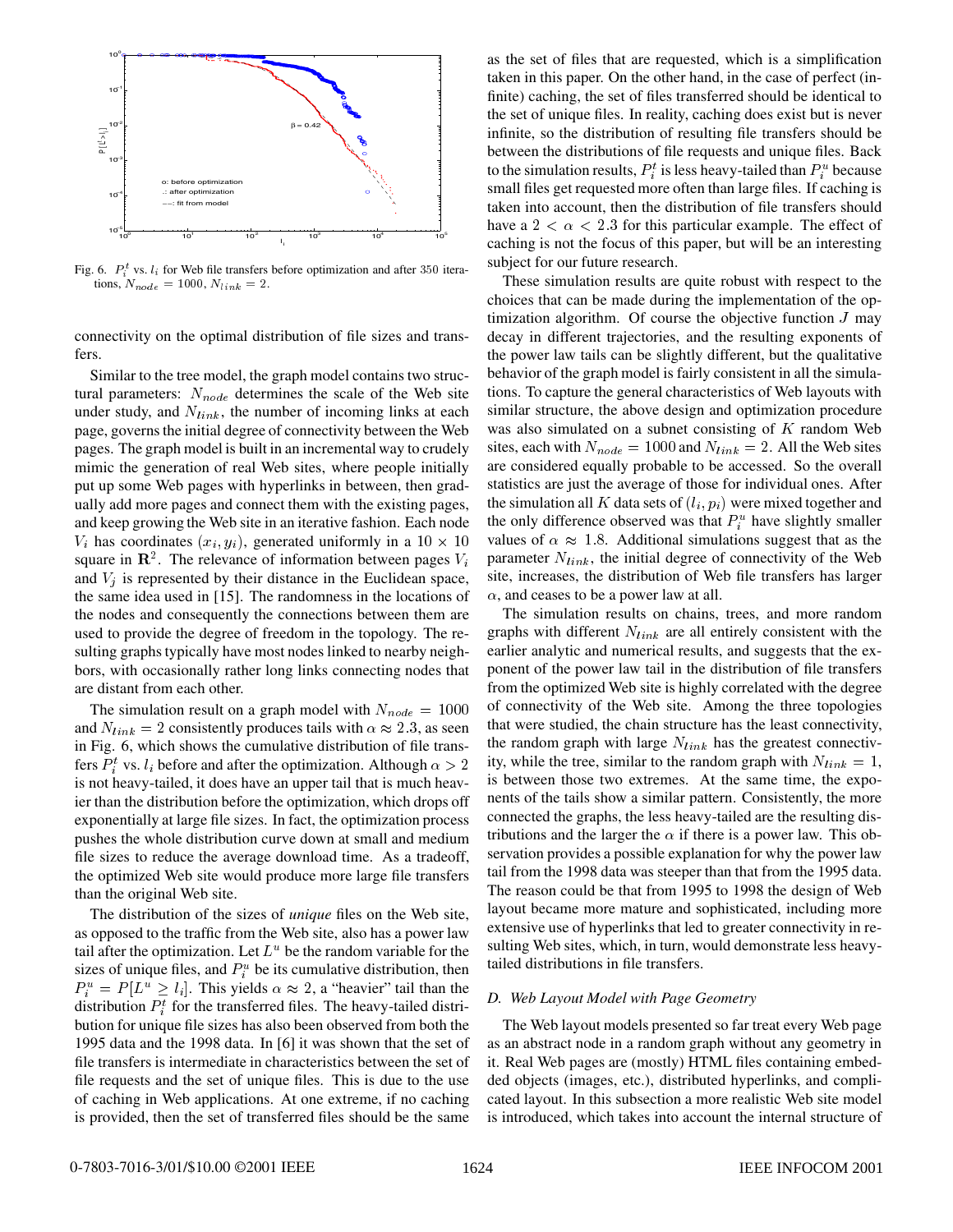each Web page. Since it is based on the random graph model, only the new features that are not in the previous model are described here. So each page  $V_i$  still contains a single file with length  $l_i$ , but each file is divided into one or more "paragraphs" or other objects to coarsely capture the logical connection between information. Different paragraphs are considered relatively independent, and it is ok to split them and move them into different pages when necessary. The number of paragraphs in each file and the locations of the paragraph breaks are generated randomly. In addition, the hyperlinks that point out of each page can be located anywhere in this page. To distinguish it from the graph model presented in the previous subsection, we refer to the model described here as the "geometric model".

The optimization algorithm for the geometric model is more involved than for the graph model, because we need to keep track of the paragraph structure and the locations of the hyperlinks in the original Web pages. In particular, unless there is only one paragraph, the splitting point has to be between paragraphs. The relative locations of the hyperlinks in each paragraph will be preserved whenever files are split or merged. Space precludes a detailed discussion of our simulations with these models, but we can summarize our findings. A large number of simulations of the geometric model with different parameter settings have verified that the simple splitting-merging heuristic systematically reduces the cost function  $J$ . The distributions of transferred files  $(P_i^t)$  (and unique files  $(P_i^u)$ ) from the simulations display power iilaw tails, with exponents that vary from  $\alpha \approx 1$  for linear chains, to  $\alpha \approx 2$  for more highly connected random graphs. Again, this is consistent with all the earlier results and the data.

Although the geometric model has a higher level of realism than the graph model, and we do believe that these models capture some important features of Web layout design that are critical to the heavy tails in Web file transfers, there are many more characteristics of real Web sites that are still not included in our abstract models. The following are some of the issues that are worth looking into, in addition to ones already mentioned, such as combined rate distortion coding and layout, and constraints such as on depth, out degree, total number of links, in addition to simply the number of files. Obviously, the Markov chain navigation model is a simplification of perhaps more intricate user behavior. The validity of this approximation needs to be verified by empirical studies of user access patterns on real Web sites. In the case when user navigation demonstrates strong memory so that the Markov chain assumption cannot be used, the idea proposed in [16] that the average probability that a user visits the next page decays with time during each Web session can be adopted to modify our model. With this assumption the computation of the download probabilities  $p_i$  will involve repeatedly simulating user access to the Web site for a sufficiently large number of times.

There is no distinction between text (HTML) files and multimedia such as images, audio and video files in our models. Embedded objects are treated as part of a large file so that they can be reorganized during the splitting-merging procedure. However, multimedia files may sometimes be hard to split and merge, and for a complete treatment of this issue it seems essential that the rate distortion ideas be included. The paragraph structure in the geometric model captures this feature to certain degree. But it is desirable to model embedded objects more explicitly so that their impact on the heavy tails of Web file transfers can be evaluated, especially since real-time multimedia traffic has become an increasingly larger contributor to the overall Web traffic. Note that according to a study by Crovella et al. in [6], although the presence of multimedia formats does add to the weight of the tail in the overall distribution of Web files, the distribution of text files itself is heavy-tailed. Finally, with the fast development in Web technologies today, many Web files are generated on real time when a user is browsing the Web site. It will be a challenging and interesting task for future research to study the impact of dynamic vs. static contents on Web site layout design and heavy-tailed Web traffic.

### V. SUMMARY, DISCUSSION, AND FUTURE DIRECTIONS

This paper has presented a series of models of Web design which treated the layout of a Web site as an optimal design problem. The design objective was assumed to be the minimization of the average file size, and thus approximately the latency that the user experiences in downloading files while browsing the Web site, subject to constraints, such as on the total number of files. With either the analytic one-dimensional Web layout model or the simulation model for chain-like Web sites it was found consistently that the optimal distribution of Web file transfers had a power law tail with exponent  $\alpha \approx 1$ . Later we considered tree-like layouts and more random graphs and simulated the browsing and design process using heuristic optimization schemes. Again the distribution of file transfers from the optimized Web site displays a power law tail with exponent that increased with increasing hyperlinks, with a highly linked Web site having  $\alpha \approx 2$ . The observation that the distributions of Web file transfers become less heavy-tailed (larger  $\alpha$ ) with more complex Web layouts is also consistent with the change from the 1995 data to the data collected in 1998. An implication of this result is that optimal Web layouts and more effective use of hyperlinks may tend to produce slightly less bursty network traffic, but that the fundamentally one-dimensional nature of most media will tend to keep  $\alpha < 2$ .

Does the idealized problem described here actually explain the data, or is the remarkable agreement simply a coincidence? We have indicated tentative answers throughout this paper, but since this work is relatively new, we must caution that any answers are necessarily fairly speculative. It is possible to turn this question around however, and argue that even if the agreement with data is entirely coincidental, it is still true that Web sites *should* have these statistics if they are designed to minimize average file download times, and that this is an important design consideration. This has more serious implications and is in fact probably more important than the agreement with data. In particular, heavy-tailed distributions can be viewed as the *inevitable* outcome of a natural optimal "source coding" problem that is analogous to standard data compression, but with very different resulting distributions. Given the connection of heavy tails in Web sites and bursty network traffic, this can be thought of as bringing some initial closure to the origins of such traffic, but raises new questions. Bursty traffic is thus not an artifice of user behavior, but has some aspects which are intrinsic to at least the current dominant application, the WWW, and may be even